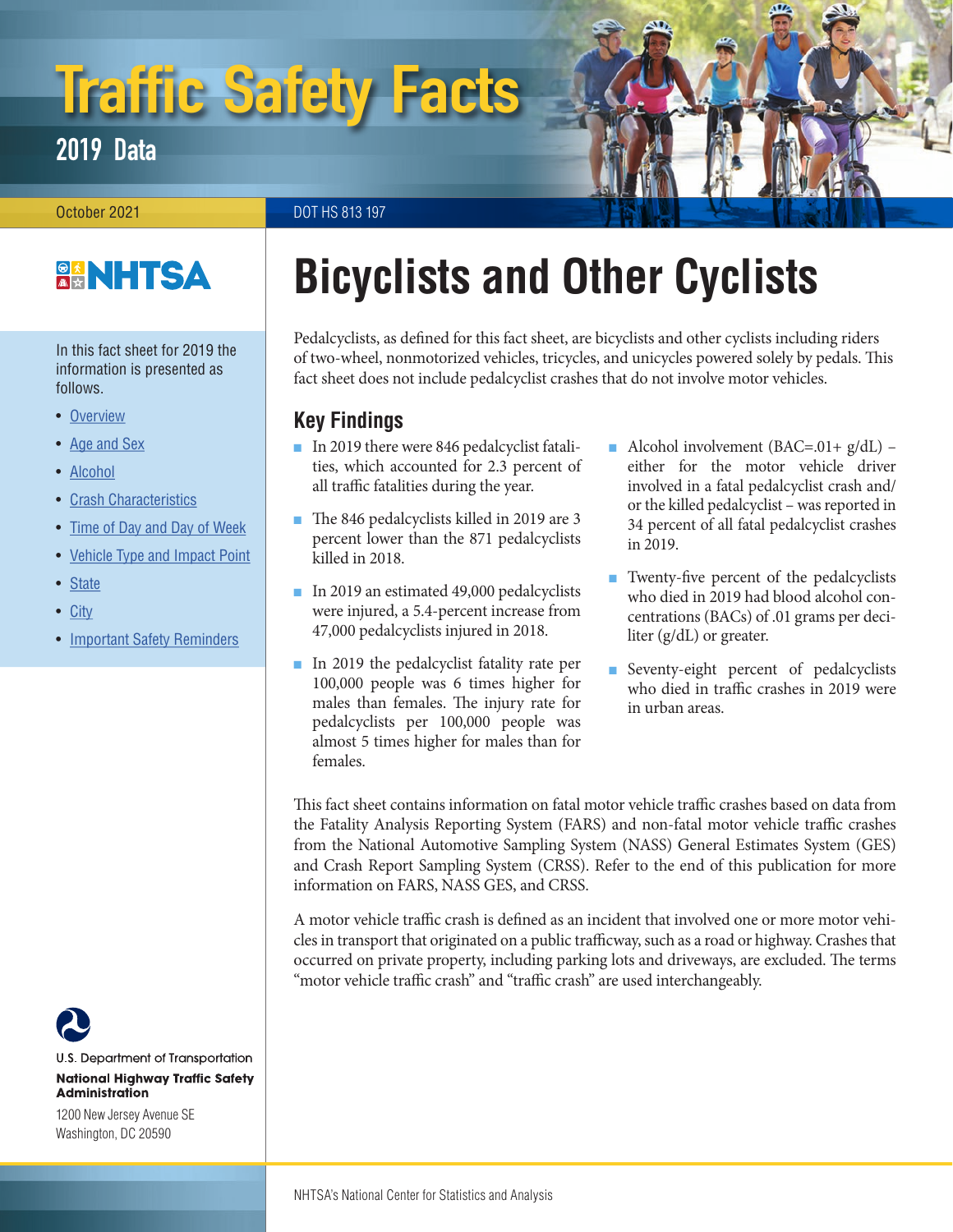#### **Overview**

In 2019 there were 846 pedalcyclists killed in traffic crashes in the United States, a decline of 3 percent from 871 in 2018. Pedalcyclist deaths accounted for 2.3 percent of all traffic fatalities (Table 1) in 2019.

Table 1 presents the distribution of pedalcyclist fatalities as a percentage of total fatalities as well as pedalcyclists injured as a percentage of total people injured in the 10-year period from

2010 to 2019. Pedalcyclist deaths have accounted from a high of 2.4 percent to a low of 1.9 percent in those 10 years.

In 2019 an estimated 49,000 pedalcyclists were injured, a 5.4-percent increase from 47,000 pedalcyclists injured in 2018. Pedalcyclists injured made up of 1.8 percent of the total people injured in 2019.

#### Table 1

| Total Fatalities and Pedalcyclist Fatalities, and Total Injured and Pedalcyclists Injured in Traffic Crashes, 2010–2019 |               |                                       |                                |                      |                              |                              |  |  |  |  |  |
|-------------------------------------------------------------------------------------------------------------------------|---------------|---------------------------------------|--------------------------------|----------------------|------------------------------|------------------------------|--|--|--|--|--|
|                                                                                                                         |               |                                       |                                |                      | <b>Pedalcyclists Injured</b> |                              |  |  |  |  |  |
| <b>Total Fatalities</b>                                                                                                 | <b>Number</b> | <b>Percentage of Total Fatalities</b> | Year                           | <b>Total Injured</b> | <b>Number</b>                | Percentage of Total Injured* |  |  |  |  |  |
| 32,999                                                                                                                  | 623           | 1.9%                                  | 2010                           | 2,248,000            | 52,000                       | 2.3%                         |  |  |  |  |  |
| 32,479                                                                                                                  | 682           | 2.1%                                  | 2011                           | 2,227,000            | 48,000                       | 2.2%                         |  |  |  |  |  |
| 33,782                                                                                                                  | 734           | 2.2%                                  | 2012                           | 2,369,000            | 49,000                       | 2.1%                         |  |  |  |  |  |
| 32,893                                                                                                                  | 749           | 2.3%                                  | 2013                           | 2,319,000            | 48,000                       | 2.1%                         |  |  |  |  |  |
| 32,744                                                                                                                  | 729           | 2.2%                                  | 2014                           | 2,343,000            | 50,000                       | 2.2%                         |  |  |  |  |  |
| 35.484                                                                                                                  | 829           | 2.3%                                  | 2015                           | 2,455,000            | 45,000                       | 1.8%                         |  |  |  |  |  |
| 37,806                                                                                                                  | 853           | 2.3%                                  | 2016 <sup>†</sup>              | 3,062,000            | 64,000                       | 2.1%                         |  |  |  |  |  |
| 37.473                                                                                                                  | 806           | 2.2%                                  | 2017 <sup>†</sup>              | 2,745,000            | 50.000                       | 1.8%                         |  |  |  |  |  |
| 36,835                                                                                                                  | 871           | 2.4%                                  | 2018 <sup>+</sup>              | 2,710,000            | 47,000                       | 1.7%                         |  |  |  |  |  |
|                                                                                                                         |               |                                       | <b>Pedalcyclist Fatalities</b> |                      |                              |                              |  |  |  |  |  |

Sources: FARS 2010–2018 Final File, 2019 Annual Report File (ARF); NASS GES 2010–2015 and CRSS 2016–2019

\*Percentages were calculated using injury estimates before rounding.

† CRSS estimates and NASS GES estimates are not comparable due to different sample designs. Refer to end of document for more information about CRSS.

2019 36,096 846 2.3% 2019<sup>†</sup> 2,740,000 49,000 1.8% 2019

#### **Age and Sex**

Over the 10-year period from 2010 to 2019, the average age of pedalcyclists killed in traffic crashes has steadily increased from 42 in 2010 to 48 in 2019.

Table 2 contains the number of pedalcyclists killed and injured in 2019 by age group and sex. For each sex and the total, fatality and injury rates per 100,000 population are calculated by age group. In 2019 the majority of pedalcyclists killed (86%) were males. The population-based pedalcyclist fatality rate was 6 times higher for males than for females. The pedalcyclist injury rate was almost 5 times higher for males than for

females. The overall male pedalcyclist injury rate was 25, compared with 5 for females.

The largest number of pedalcyclist fatalities were in the 55-to-59 age group. Pedalcyclists in the 55-to-59 and 65-to-69 age groups each had the highest fatality rate (0.46 per 100,000 people) based on population. The highest pedalcyclist injury rate by age group were those 15-to-20 followed by 21-to-24 (32 and 25 per 100,000 population, respectively).

In 2019 children 14 and younger accounted for 5 percent of all pedalcyclists killed. The population-based injury rate for children 14 and younger was 11 per 100,000 population.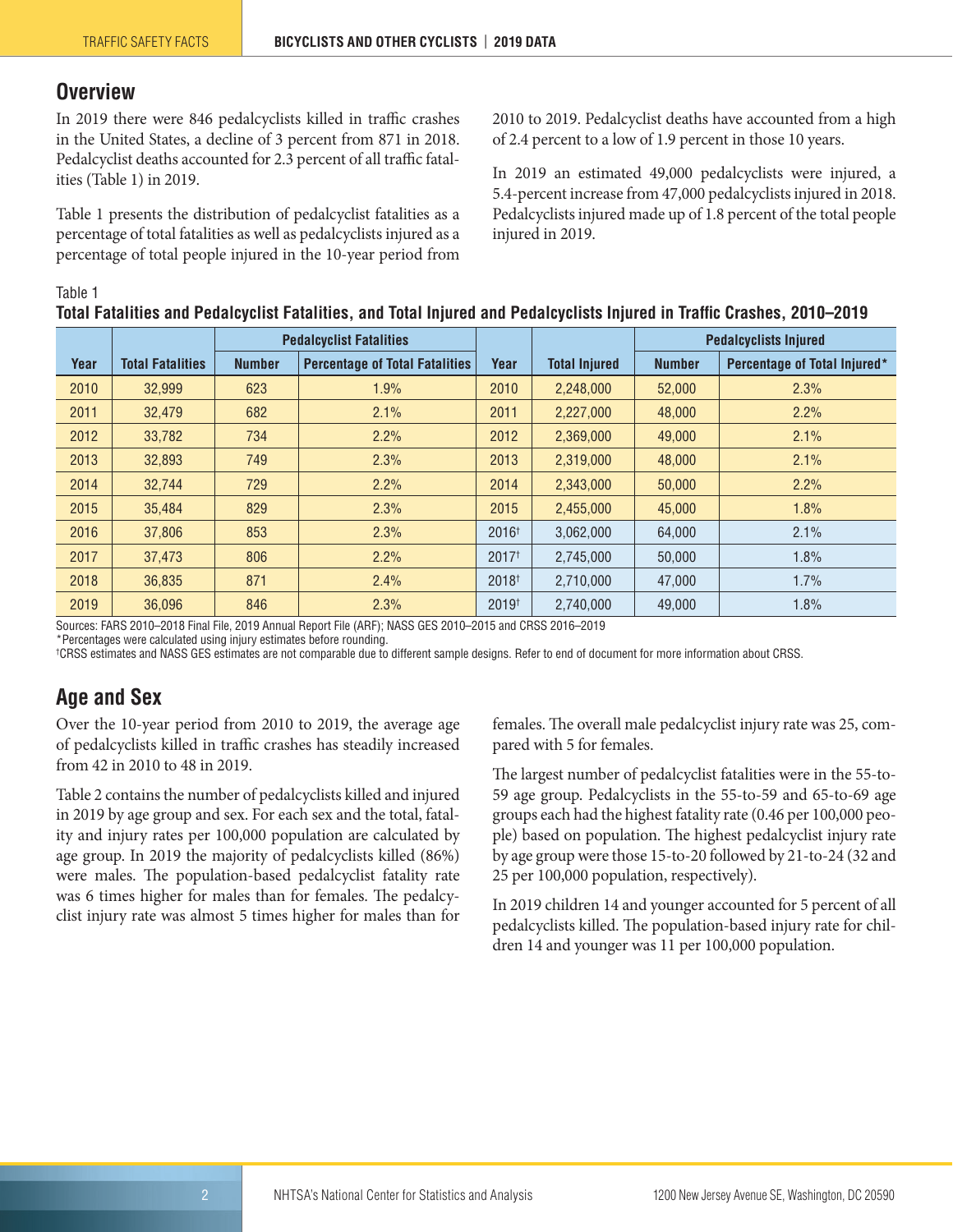#### Table 2

**Pedalcyclists Killed and Injured in Traffic Crashes, and Fatality and Injury Rates per 100,000 Population, by Age Group and Sex, 2019**

|                       | <b>Male</b>    |                   | <b>Female</b>                  |                 |                   | Total*                         |                 |                   |                                |
|-----------------------|----------------|-------------------|--------------------------------|-----------------|-------------------|--------------------------------|-----------------|-------------------|--------------------------------|
| <b>Age Group</b>      | <b>Killed</b>  | <b>Population</b> | <b>Fatality Rate</b>           | <b>Killed</b>   | <b>Population</b> | <b>Fatality Rate</b>           | <b>Killed</b>   | <b>Population</b> | <b>Fatality Rate</b>           |
| $5$                   | 3              | 10,009,207        | 0.03                           | $\overline{c}$  | 9,567,476         | 0.02                           | 5               | 19,576,683        | 0.03                           |
| $5-9$                 | 10             | 10,322,762        | 0.10                           | $\bf{0}$        | 9,873,133         | 0.00                           | 10              | 20,195,895        | 0.05                           |
| $10 - 14$             | 22             | 10,618,261        | 0.21                           | 3               | 10,180,007        | 0.03                           | 25              | 20,798,268        | 0.12                           |
| Children $( \leq 14)$ | 35             | 30,950,230        | 0.11                           | $\sqrt{5}$      | 29,620,616        | 0.02                           | 40              | 60,570,846        | 0.07                           |
| $15 - 20$             | 38             | 12,928,746        | 0.29                           | 8               | 12,395,507        | 0.06                           | 46              | 25,324,253        | 0.18                           |
| $21 - 24$             | 29             | 8,881,613         | 0.33                           | $\mathbf{3}$    | 8,481,644         | 0.04                           | 32              | 17,363,257        | 0.18                           |
| $25 - 29$             | 36             | 12,004,570        | 0.30                           | 12              | 11,504,446        | 0.10                           | 48              | 23,509,016        | 0.20                           |
| 30-34                 | 46             | 11,354,610        | 0.41                           | 13              | 11,076,695        | 0.12                           | 59              | 22,431,305        | 0.26                           |
| 35-39                 | 49             | 10,884,941        | 0.45                           | 11              | 10,852,580        | 0.10                           | 60              | 21,737,521        | 0.28                           |
| $40 - 44$             | 40             | 9,907,139         | 0.40                           | 12              | 10,014,484        | 0.12                           | 52              | 19,921,623        | 0.26                           |
| 45-49                 | 55             | 10,085,355        | 0.55                           | $6\phantom{1}$  | 10,312,396        | 0.06                           | 61              | 20,397,751        | 0.30                           |
| 50-54                 | 72             | 10,086,611        | 0.71                           | 10              | 10,390,540        | 0.10                           | 82              | 20,477,151        | 0.40                           |
| 55-59                 | 92             | 10,642,489        | 0.86                           | 9               | 11,234,902        | 0.08                           | 101             | 21,877,391        | 0.46                           |
| 60-64                 | 77             | 9,856,730         | 0.78                           | 13              | 10,714,416        | 0.12                           | 90              | 20,571,146        | 0.44                           |
| 65-69                 | 72             | 8,199,773         | 0.88                           | $\overline{7}$  | 9,255,228         | 0.08                           | 80              | 17,455,001        | 0.46                           |
| 70-74                 | 32             | 6,499,806         | 0.49                           | $\overline{5}$  | 7,528,626         | 0.07                           | 37              | 14,028,432        | 0.26                           |
| 75-79                 | 22             | 4,318,499         | 0.51                           | $\mathbf{3}$    | 5,334,166         | 0.06                           | 25              | 9,652,665         | 0.26                           |
| $80 +$                | 27             | 5,056,212         | 0.53                           | $\overline{2}$  | 7,865,953         | 0.03                           | 29              | 12,922,165        | 0.22                           |
| Ages 65+              | 153            | 24,074,290        | 0.64                           | 17              | 29,983,973        | 0.06                           | 171             | 54,058,263        | 0.32                           |
| Total <sup>1</sup>    | 725            | 161,657,324       | 0.45                           | 119             | 166,582,199       | 0.07                           | 846             | 328,239,523       | 0.26                           |
|                       |                |                   |                                |                 |                   |                                |                 |                   |                                |
|                       |                | <b>Male</b>       |                                |                 | <b>Female</b>     |                                |                 | <b>Total</b>      |                                |
| <b>Age Group</b>      | <b>Injured</b> | <b>Population</b> | <b>Injury Rate<sup>2</sup></b> | <b>Injured</b>  | <b>Population</b> | <b>Injury Rate<sup>2</sup></b> | <b>Injured</b>  | <b>Population</b> | <b>Injury Rate<sup>2</sup></b> |
| $0 - 4$               | $\star \star$  | 10,009,207        | $\star \star$                  | $\star \star$   | 9,567,476         | $\star \star$                  | $\star \star$   | 19,576,683        | $\star$ $\star$                |
| $5-9$                 | 1,000          | 10,322,762        | 10                             | $\star \star$   | 9,873,133         | $\star \star$                  | 2,000           | 20,195,895        | 8                              |
| $10 - 14$             | 4,000          | 10,618,261        | 39                             | 1,000           | 10,180,007        | $\boldsymbol{9}$               | 5,000           | 20,798,268        | 24                             |
| Children $( \leq 14)$ | 5,000          | 30,950,230        | 17                             | 1,000           | 29,620,616        | $\sqrt{5}$                     | 7,000           | 60,570,846        | 11                             |
| $15 - 20$             | 7,000          | 12,928,746        | 51                             | 1,000           | 12,395,507        | 12                             | 8,000           | 25,324,253        | 32                             |
| $21 - 24$             | 3,000          | 8,881,613         | 38                             | 1,000           | 8,481,644         | 11                             | 4,000           | 17,363,257        | 25                             |
| $25 - 29$             | 4,000          | 12,004,570        | 36                             | 1,000           | 11,504,446        | $\bf 8$                        | 5,000           | 23,509,016        | 22                             |
| 30-34                 | 3,000          | 11,354,610        | 27                             | 1,000           | 11,076,695        | $6\phantom{1}$                 | 4,000           | 22,431,305        | 17                             |
| 35-39                 | 2,000          | 10,884,941        | 23                             | 1,000           | 10,852,580        | $\overline{5}$                 | 3,000           | 21,737,521        | 14                             |
| 40-44                 | 2,000          | 9,907,139         | 19                             | 1,000           | 10,014,484        | $\overline{5}$                 | 2,000           | 19,921,623        | 12                             |
| 45-49                 | 2,000          | 10,085,355        | 23                             | $\star$ $\star$ | 10,312,396        | $\star \star$                  | 3,000           | 20,397,751        | 14                             |
| 50-54                 | 3,000          | 10,086,611        | 29                             | 1,000           | 10,390,540        | 6                              | 3,000           | 20,477,151        | 17                             |
| 55-59                 | 3,000          | 10,642,489        | 28                             | $\star\,\star$  | 11,234,902        | $\star \star$                  | 3,000           | 21,877,391        | 15                             |
| 60-64                 | 2,000          | 9,856,730         | 23                             | $\star$ $\star$ | 10,714,416        | $\star$ $\star$                | 3,000           | 20,571,146        | 13                             |
| 65-69                 | 2,000          | 8,199,773         | 20                             | $\star\star$    | 9,255,228         | $\star$ $\star$                | 2,000           | 17,455,001        | 10                             |
| 70-74                 | 1,000          | 6,499,806         | 10                             | $\star$ $\star$ | 7,528,626         | $\star$ $\star$                | 1,000           | 14,028,432        | $\boldsymbol{6}$               |
| 75-79                 | $\star \star$  | 4,318,499         | $\star$ $\star$                | $\star$ $\star$ | 5,334,166         | $\star$ $\star$                | $\star$ $\star$ | 9,652,665         | $\star$ $\star$                |
| $80 +$                | $\star \star$  | 5,056,212         | $\star$ $\star$                | $\star\,\star$  | 7,865,953         | $\star$ $\star$                | $\star \star$   | 12,922,165        | $\star$ $\star$                |
| Ages 65+              | 3,000          | 24,074,290        | 12                             | $\star$ $\star$ | 29,983,973        | $\star$ $\star$                | 3,000           | 54,058,263        | 6                              |

Sources: FARS 2019 ARF; CRSS 2019; Population – Census Bureau

\*Includes fatalities of unknown sex.

\*\*Less than 500 injured; injury rate not shown.

1 Includes fatalities of unknown age.

2 Were calculated using injured estimates before rounding.

3 Injured totals may not equal sum of components due to independent rounding.